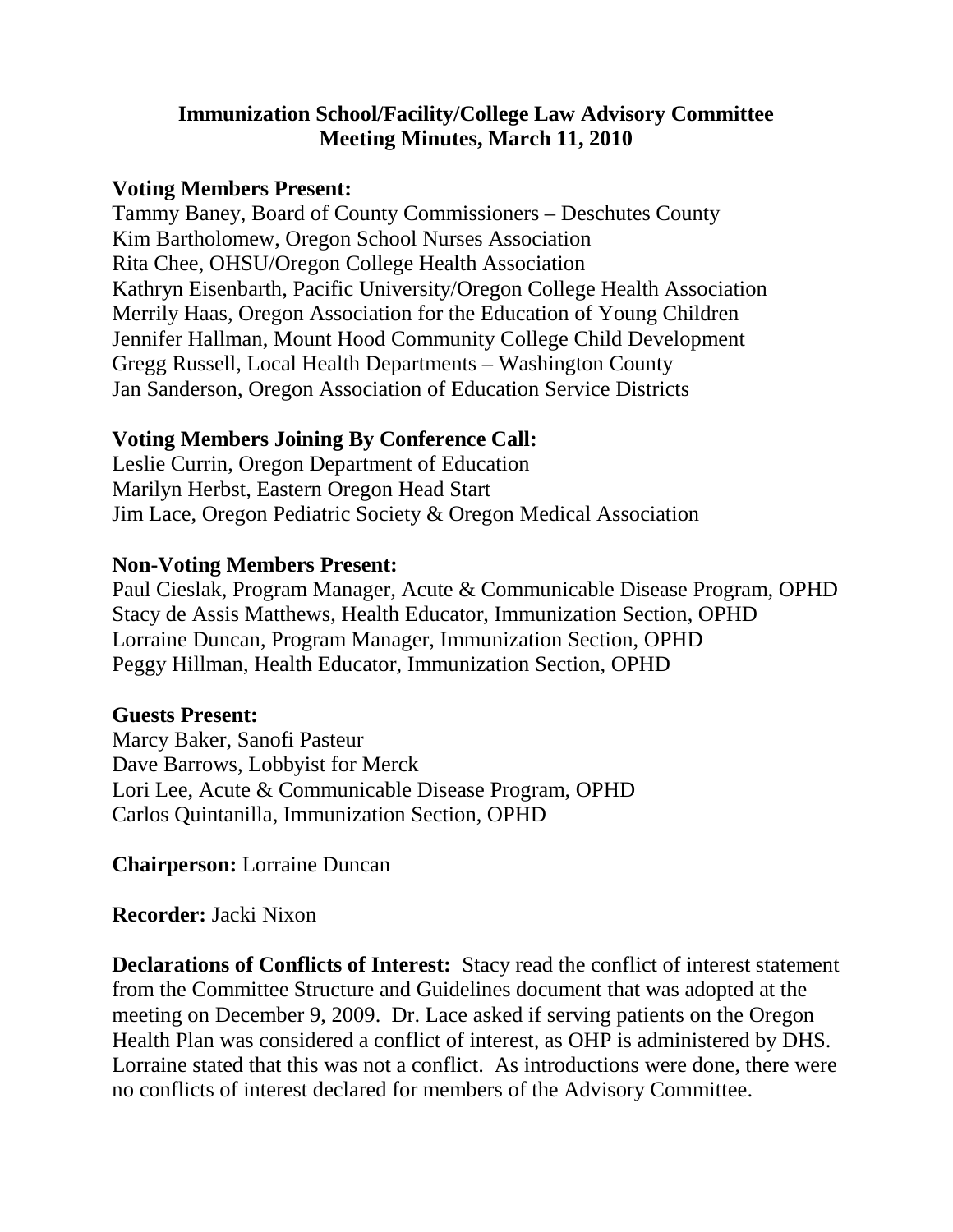**Minutes:** Minutes from December 9, 2009, were approved.

# **Updates:**

**School Exclusion:** School exclusion is winding down for the year. The deadline for local health departments to enter data is March 12, 2010.

Preliminary numbers for what has been reported so far are as follows (final numbers will be available in April):

- Exclusion letters: 35,389 for 2010, compared with over 36,000 in 2009.
- Number of children excluded: 4,365 for 2010, compared with 4,667 for 2009.

Final numbers will likely be very close to 2009 numbers. These numbers will be provided to the Committee when finalized.

## **Measles College Immunization Requirement:**

The Oregon Immunization Program is evaluating the requirement for two doses of measles containing vaccine for full-time college students in Oregon. We gathered initial information that was related to the epidemiology of measles cases in the United States, the source of the infections, the age of the population affected and the vaccine requirements of the state involved in the outbreak. Though not quantified with statistical assessment, the numbers appear to not be affected by college student requirements, and disease occurrence is not higher in the college age population with the exception of travel outside of the United States.

The program is in the process of developing a survey tool that will be distributed through the Oregon College Health Association. The questions are being designed to evaluate the effectiveness of the requirements on Oregon's college students and Oregon's colleges and universities.

The following information is proposed to be collected using a survey monkey tool:

How many newly enrolled students received a measles containing vaccine in 2009? How many newly enrolled students have there been on campus this school year? How many newly enrolled students received a measles dose at the campus clinic? How many total students are enrolled full-time on campus this year? How many students met their measles requirements with one dose received after December 1989?

How many students were born before January 1957?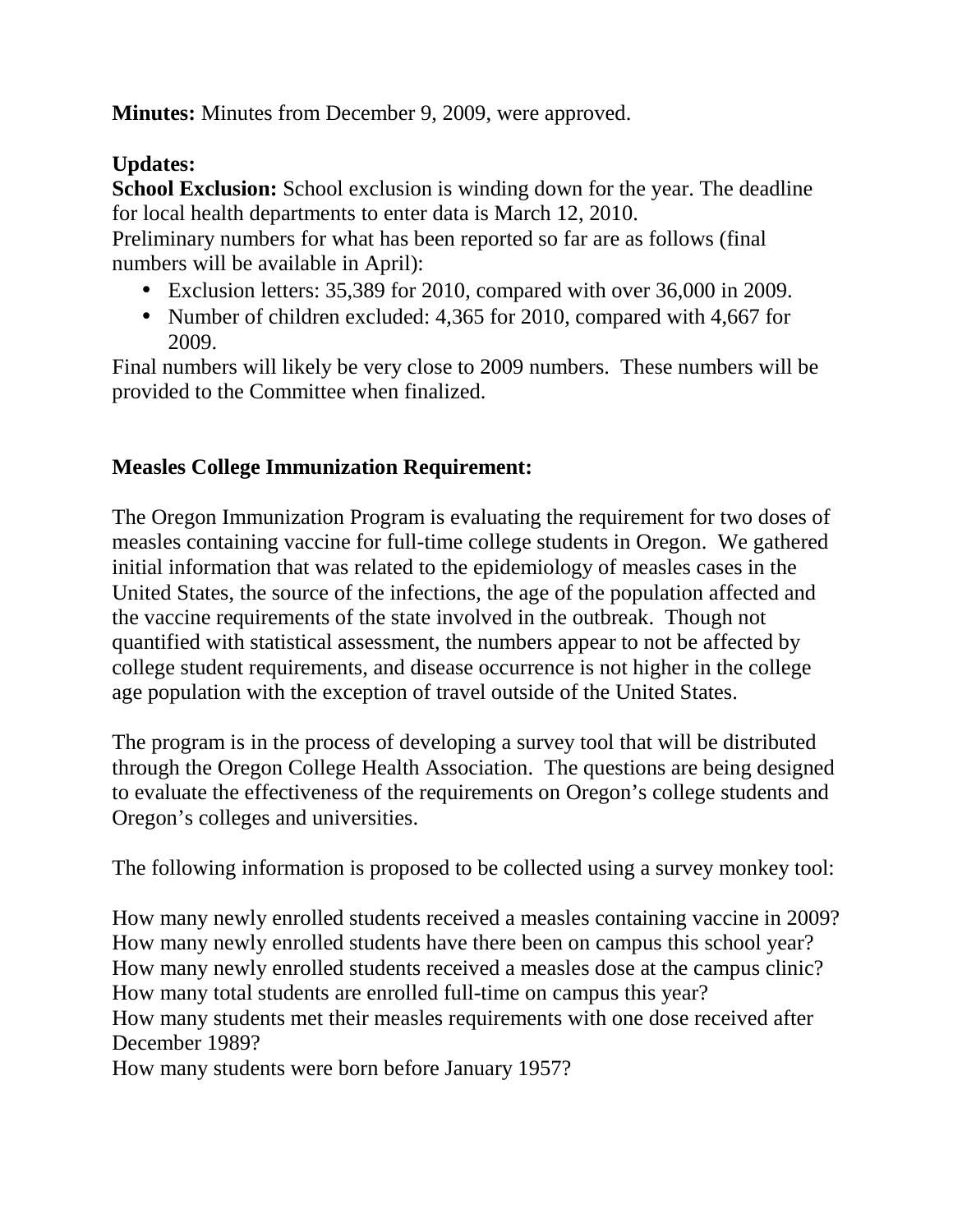### **Comments:**

A request was made to send the survey questions in advance to the Oregon College Health Association for feedback. A suggestion was made to add a question about the number of religious exemptions.

### **Religious Exemptions and Changes to Immunization Primary Review Summary Forms: Section A**

Proposed changes to Section A of the Primary Review Summary form are to simplify the form and to provide a manner to count children who have a religious exemption for some vaccines and are incomplete for other vaccines required for school/children's facility attendance.

**First Box: Number Complete or Up-to-Date—**These two categories have been combined on the draft form. Local health departments reported that having two separate categories for complete and up-to-date is confusing for some schools and daycares completing the report. Having two separate categories is not necessary, as children who are either complete or up-to-date are not issued exclusion orders. **Second Box: Number religious exemptions with none incomplete (Exempt for all, or complete or up-to-date for non-exempt vaccines)—**Children who have a religious exemption for all vaccines would be included in this category. Children who have a religious exemption for some vaccines and who are up-to-date or complete on other vaccines would also be counted in this category. A suggestion was made to reword this category for clarification and to remove the double negative of "none incomplete."

### **Third and Fourth Boxes: Number permanent medical exemptions and temporary medical exemptions—**No changes.

**Fifth Box: Number incomplete/insufficient (include children who have religious exemptions for some vaccines and are incomplete for others)—** Children who are incomplete for vaccines would be counted here, including children with a religious exemption for some vaccines and incomplete for others. **Sixth Box: Number no record—**No changes.

### **Religious Exemptions and Changes to Immunization Primary Review Summary Forms: Sections E/F/G**

**Section E: Preschool/Daycare/Head Start and Section F: Kindergarten—**The proposal is to collect religious exemption numbers for specific antigens. **Section F: Seventh Grade—No** proposed changes. Most 7<sup>th</sup> graders do not have religious exemptions for specific vaccines in their record, as the Certificate of Immunization Status form did not previously collect this information.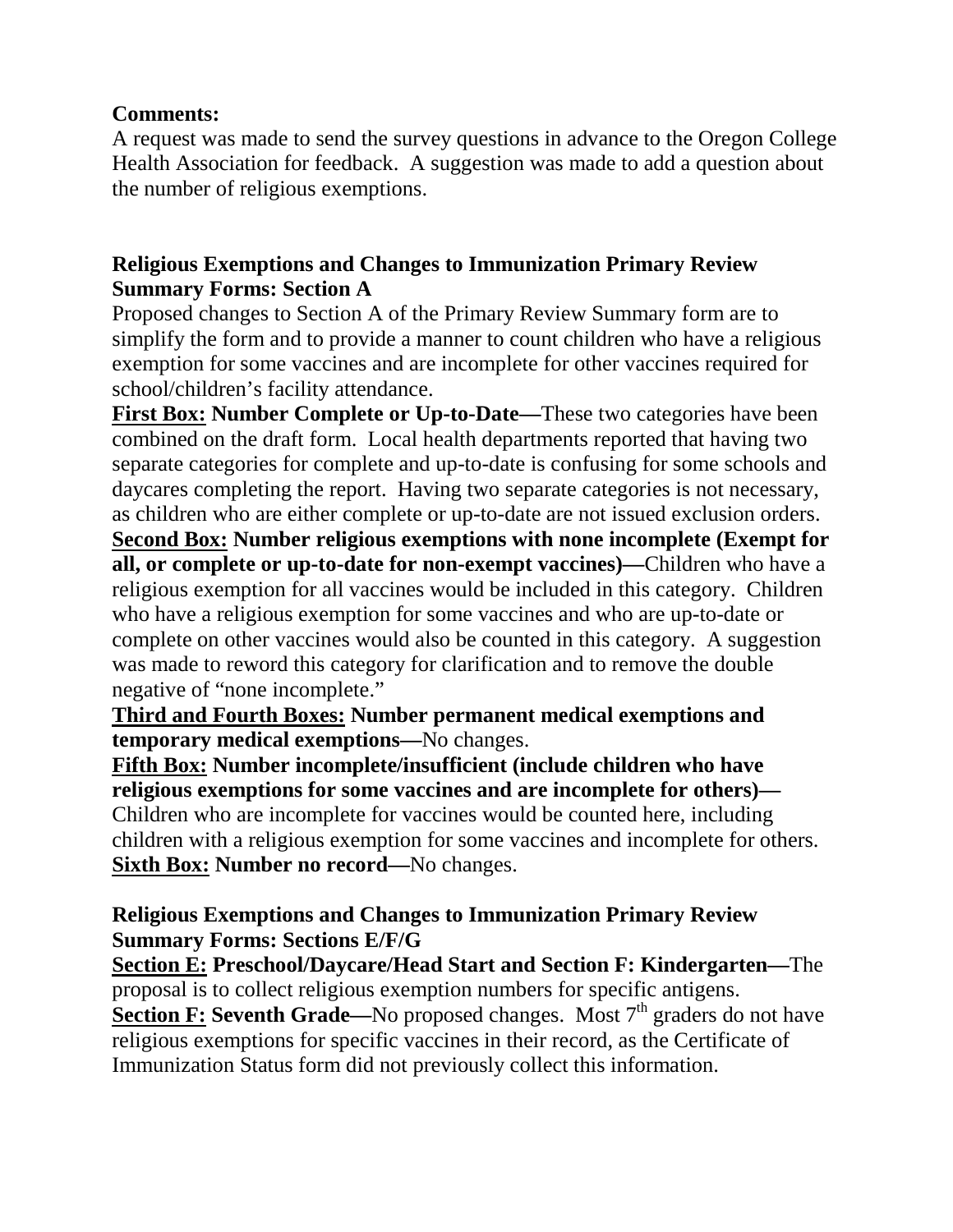## **Comments:**

There will need to be some education and training to go with these forms when introduced to reduce confusion. In addition, the new forms should be shared in advance so that schools and daycares who do manual reporting without computer systems will be able to prepare with as much advance notice as possible. There was a request to create an Excel spreadsheet template for sites to help calculate and fill in the report. The Immunization Program will work on creating this template and fillable forms that will be available on the internet.

These proposals are also contingent upon finding funding to implement the changes. There would need to be changes to approved computer systems before the implementation of the new forms. It is possible that these changes might not occur until 2012.

A suggestion was made to send the draft forms to some schools and children's facilities to get feedback and make changes to wording. The Oregon Immunization Program will provide the form to a sample of schools and children's facilities for comments after incorporating the suggestions from this meeting.

# **Review of Second Dose Varicella Vaccine Against Twelve Criteria for School Immunization Requirements**

Comments pertaining to Criteria 1-3:

- Storage and handling may affect how effective the vaccine is.
- In Oregon, most cases of breakthrough varicella disease occur in children with one dose of vaccine; however, there are cases of breakthrough disease in children with two doses.
- Suggestion—add a one sentence summary to criteria 3 pertaining to costeffectiveness from Dr. Cieslak's summary. Most of the cost-effectiveness of vaccination with varicella vaccine is with the first dose, and it is unclear that requiring a second dose will achieve substantial additional benefit from a cost-effectiveness perspective.

Comments pertaining to Criteria 4-5:

- Schools are seeing sporadic cases of chickenpox rather than outbreaks, mostly in elementary schools, mostly mild cases among vaccinated kids.
- Suggestion—add chart of chickenpox incidence before and after vaccine from Lore Lee.

Comments pertaining to Criteria 6-7: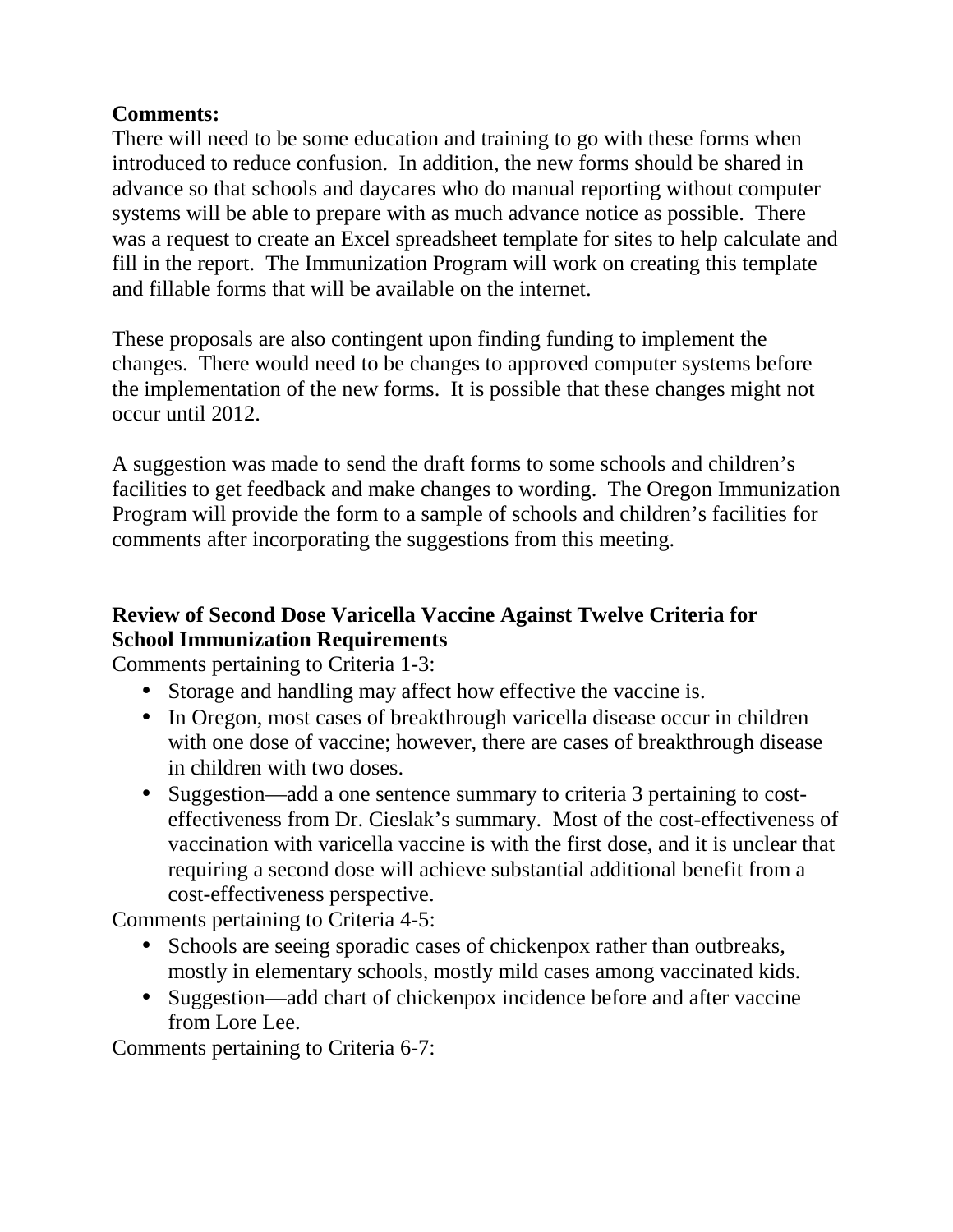- Multnomah Education Service District data: 88% of kindergartners in MESD have 2 doses of varicella vaccine in their record. A suggestion was made to add this statistic to the criteria document.
- Adding a vaccine during the phase-in of other vaccines creates additional confusion for schools and medical providers. The Committee voted in 2006 against adding a second dose of varicella vaccine as a school requirement at the time that Tdap and Hepatitis A were added as requirements.

Comments pertaining to Criteria 8-12:

• Additional funds are not provided to local health departments or schools when new requirements are added, and the estimates for criteria 8 only are for the vaccine. Cost estimates are calculated using population information from the population estimates survey.

A motion was made to not to add a second dose of varicella vaccine as a school requirement at this time. The motion was seconded. The vote was unanimous and the motion carried.

## **Review of Pneumococcal Conjugate Vaccine Against Twelve Criteria for School Immunization Requirements**

Comments pertaining to Criteria 1-3:

• A request will be made to Dr. Cieslak to look for cost-effectiveness data for PCV13.

Comments pertaining to Criteria 4-5:

• Suggestion—add a statement that pneumococcal disease is not generally considered to be contagious.

Comments pertaining to Criteria 6-7:

• New data will be available by March 31 about PCV7 uptake from the ALERT IIS. This information will be sent to Advisory Committee for consideration of inclusion of this information in the document.

Comments pertaining to Criteria 8-12:

• The cost estimate data in criteria 8 appear low.

A motion was made to not to add pneumococcal conjugate vaccine as a children's facility requirement at this time. The motion was seconded. The vote was unanimous and the motion carried.

A general request was made for all criteria documents to specify the grade or age level the document applies to: school, children's facility, and/or college rather than listing all three. This change will be made.